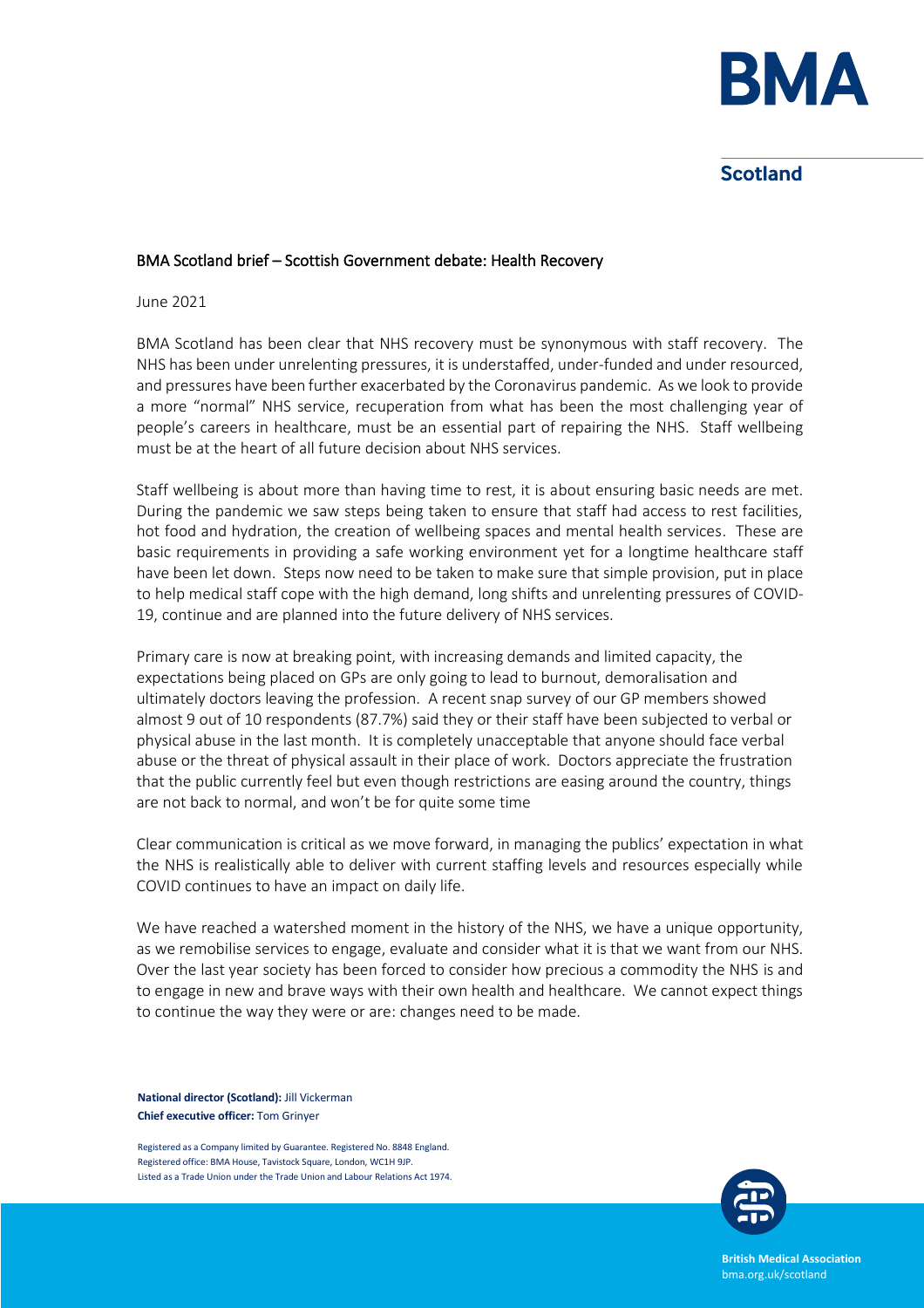Work needs to be done to ensure that NHS Scotland can continue to be a sustainable and world class national health service. Only in working in genuine partnership can we build on the innovation and leadership health professionals have shown through the COVID-19 pandemic and ensure that our NHS is fit for purpose for years to come.

## A clear focus on the wellbeing of staff

The wellbeing of staff across all parts of the health service must be at the heart of all we do, if we are to enable them to deliver the best possible care each and every time. Throughout the pandemic waves we have surveyed our members on their wellbeing and mental health and found that nearly 40% of doctors who responded were suffering from depression, anxiety, stress, burnout, emotional distress or another mental health condition relating to, or made worse by, their work. During the second wave nearly 55% said their health and wellbeing was either slightly or much worse compared with how they were during the first wave of Covid cases. These statistics are stark but sadly not surprising. Before the pandemic, BMA Scotland carried out a similar survey in December 2019 and it found that 77% of those who responded felt their work had a negative impact of their health and wellbeing in the last year and 23% had sought help for their mental wellbeing/health within the last two years. What is clear is that whether we are in a pandemic or not, medicine is a highly stressful, highly pressurised environment to work in and doctors and other health and social care professionals are not being adequately supported by their employers.

## *BMA Scotland calls for healthcare staff who need it, to be allowed the time, and the support they need to recharge and recover from the intense COVID-19 environment they worked in. The need for this time must be clearly and effectively communicated to the public so that expectations are managed appropriately as to how quickly services can resume.*

A recent joint publication from BMA Scotland and the Academy of Medical Royal Colleges and Faculties in Scotland, '*Recovering the healthcare workforce and service for our patients'*, it has highlighted that:

*The Covid pandemic has magnified a number of problems that already existed in our health service. These include:*

- *workforce shortages,*
- *high levels of stress and burnout,*
- *poor staff wellbeing,*
- *health inequalities, and*
- *demand that outstripped capacity, resulting in increased waiting times for patients.*

*Our workforce is now extremely fatigued. Many are suffering from psychological distress and mental health disorders, and there is a huge backlog of patients waiting for care across all specialties.*

The paper puts forward four key inter-dependent areas to consider as part of recovery of workforce, workload, wellbeing and innovation, with patient care at the core. It is essential that each one of these areas is considered in initiatives focused on recovery, remobilisation and transformation, and in the government's commitments to increasing productivity, tackling backlogs and developing new services. Further practical suggestions can be found in the paper, please contact BMA Scotland public affairs office to access.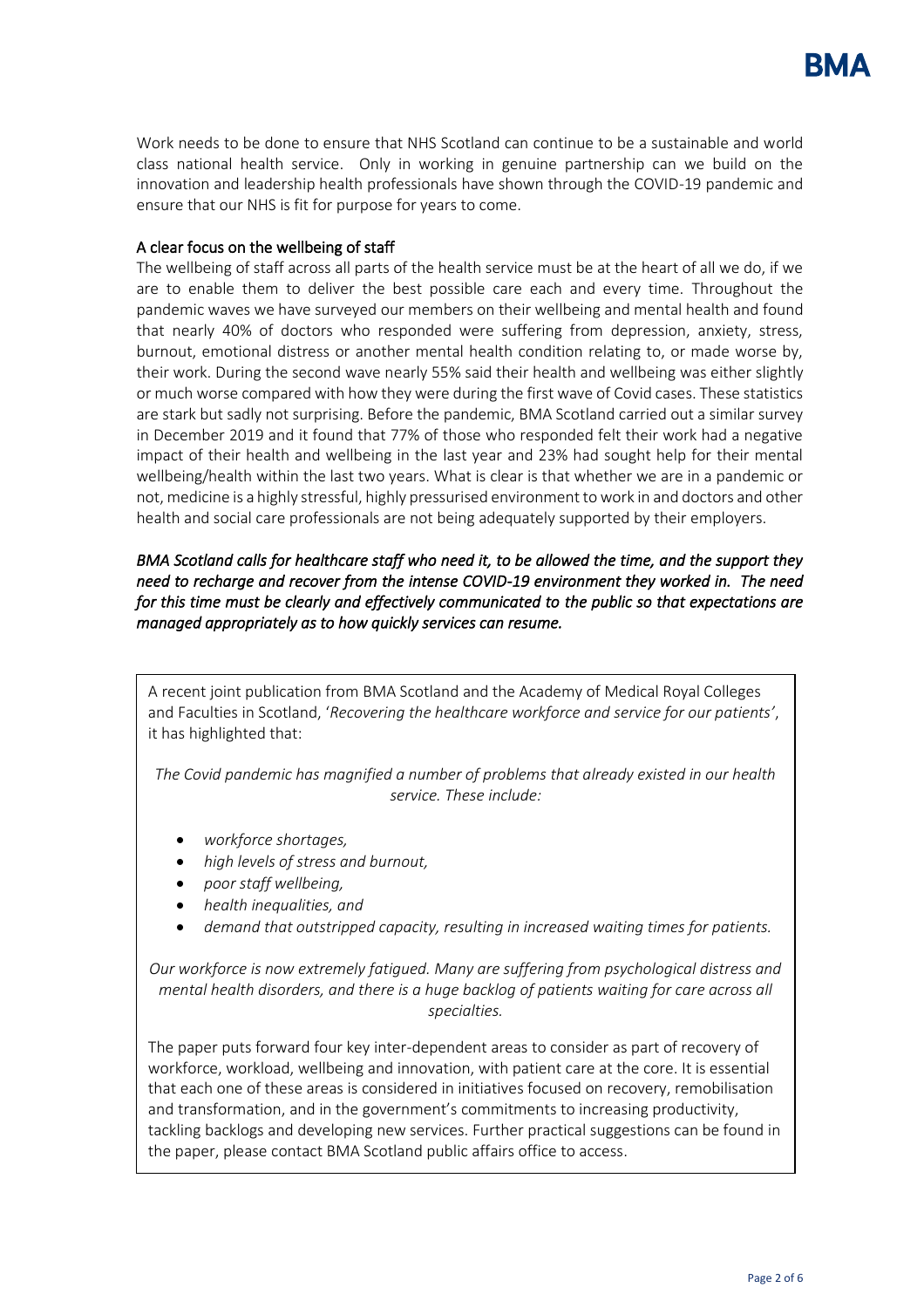In a survey carried out by BMA Scotland at the start of the year, we found that

- 54% of respondents said that their job does not allow them to achieve an acceptable worklife balance
- 64% said their current working pattern didn't build in enough time for education and training or CPD and career development
- 53% never, or rarely took the breaks they are entitled to
- 70% of doctors surveyed felt pressured into doing additional work to keep up with clinical or managerial demands.

Within the NHS in Scotland, there remains an unrelenting culture solely focused on service provision. This culture will not help to retain, recruit or incentivise doctors, but even more importantly, if it is allowed to continue, it won't be safe for doctors or patients. The time has come for attitudes to change; and to build a fresh understanding that proper breaks help make better doctors, that training and CPD will make better doctors and that being able to find time outside of work to do the other things in life will make better doctors and safer care. The link between staff fatigue and risk to safe care is clear. A focus on wellbeing isn't optional but should instead be central to ensuring patients are seen in safe environment for them and those treating them. This is true across the profession, with spiraling workloads due to increased demand making doctors' careers hard to balance with their life outside of work – whether that is as a GP, consultant, junior or specialist doctor. We simply must make all aspects of working as a doctor more attractive, more manageable and less all-consuming of an individual's time, if we are to support the doctors we already have and encourage more into the profession.

## *BMA Scotland calls for the impact on NHS staff wellbeing to be considered as a key part of any decision about the future of the NHS. Our NHS is the staff who work in it.*

Primary care is now at breaking point, with increasing demands and limited capacity, the expectations being placed on GPs is only going to lead to burnout, demoralisation and ultimately doctors leaving the profession

A snap survey from BMA Scotland of 669 GPs has revealed that:

- Almost 9 out of 10 respondents (87.7%) said they or their staff have been subjected to verbal or physical abuse
- 70% of GPs surveyed have said they are now more likely to take early retirement
- 66.3% are seriously considering cutting the sessions they currently work.

It is completely unacceptable that anyone should face verbal abuse or the threat of physical assault in their place of work. Doctors appreciate the frustration that the public currently feel but even though restrictions are easing around the country, things are not back to normal, and won't be for quite some time. The restrictions that are in place are primarily for patient safety, but of course this inevitably reduces capacity to ensure we protect patients and staff and in particular some of the most vulnerable members of society.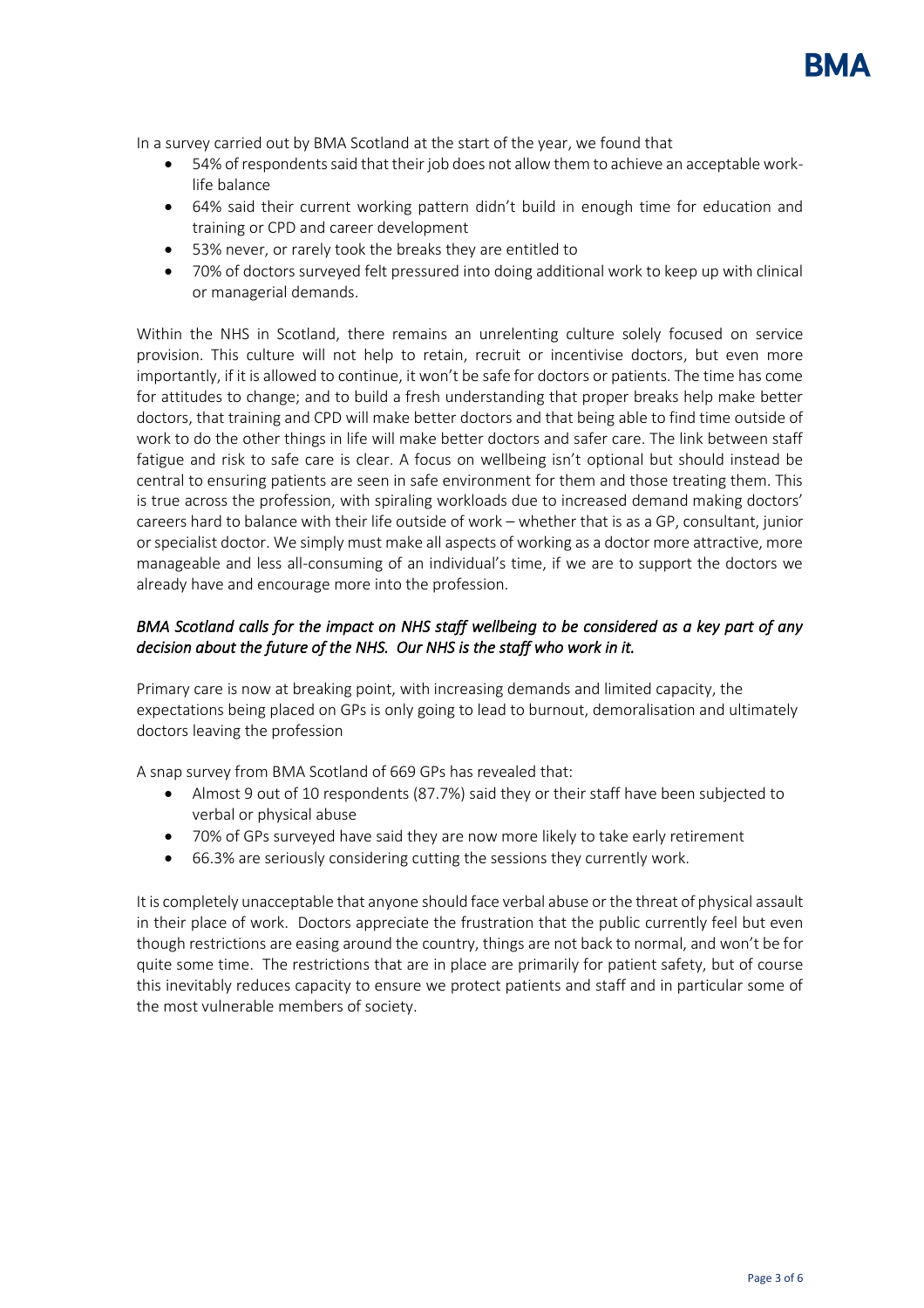*"Acknowledged workforce shortages and workload pressures in Primary and Secondary care which pre-date the pandemic are now extreme due to high levels of expressed patient demand.*  Lengthy waiting lists for OPD appointments and reduced availability of hospital based *procedures and investigations are adding to patient demand on General Practice at a time when the service is struggling to increase chronic disease management activity and assist with both the Covid Vaccination Programme and delivery of the Community Covid Pathway."*

*Recovering the healthcare workforce and service for our patients.*

Clear communication is critical as we move forward, in managing the publics' expectation in what the NHS is realistically able to deliver with current staffing levels and resources especially while COVID continues to have an impact on daily life.

## Securing a sustainable future for Scottish healthcare

If we are to maintain the fundamental principle that the NHS must remain free at the point of use, and continue to provide the kind of health care service the public has come to expect, then now is the time to have the difficult and honest conversations about what we want our NHS to deliver and how we can adequately and safely resource it. The ability of NHS Scotland, not only to treat and care for thousands of additional sick COVID-19 patients, but to also do so while continuing to run other services is nothing short of incredible, and down to the determination and dedication of all who work in it. However, long term we know that it is not sustainable for doctors to continue to work as they are. We have also warned that previous ways of working, before the pandemic, were not sustainable. We have a unique opportunity as we remobilise services to deliver a sustainable long-term future of the NHS. This must be a whole system approach to remobilisation and redesign, considering both primary and secondary care, and how they work together and alongside one another with a clear focus on the patient being cared for. Now is the time for a new sense of partnership between Scotland's people, politicians, and healthcare professions to take a more constructive approach, an understanding that appropriate clinical priority is best defined by the teams that deliver healthcare, and to build consensus around long term goals and aims.

## *BMA Scotland is calling for a national conversation with all stakeholders, to take a long-term approach to what we want and expect from our NHS. Only when we can fully understand what we need and want from the NHS can proper consideration be given on how we resource it.*

Of course, political scrutiny of the NHS is vital, and it is important to hold those in charge to account but what has become habitual squabbling over NHS statistics, like they were the latest opinion polls has got to stop. It is damaging for staff morale, distracts from the real long-term issues and does not help build public confidence.

## *BMA Scotland calls for politicians from al parties to share in this vision, to put party politics aside and unite to depoliticize the debate on our NHS, to focus on an understanding that appropriate clinical priority is best defined by the teams that deliver healthcare, and a better consensus around long term goals and aims.*

The Coronavirus pandemic has shown it is paramount that health care staff are supported and have all the resources they need to deliver the best possible care under the current circumstances. While we acknowledged recent increasing in funding, it is also clear that short-term boosts won't be enough to deliver the full recovery our NHS needs, or place our NHS on a secure and sustainable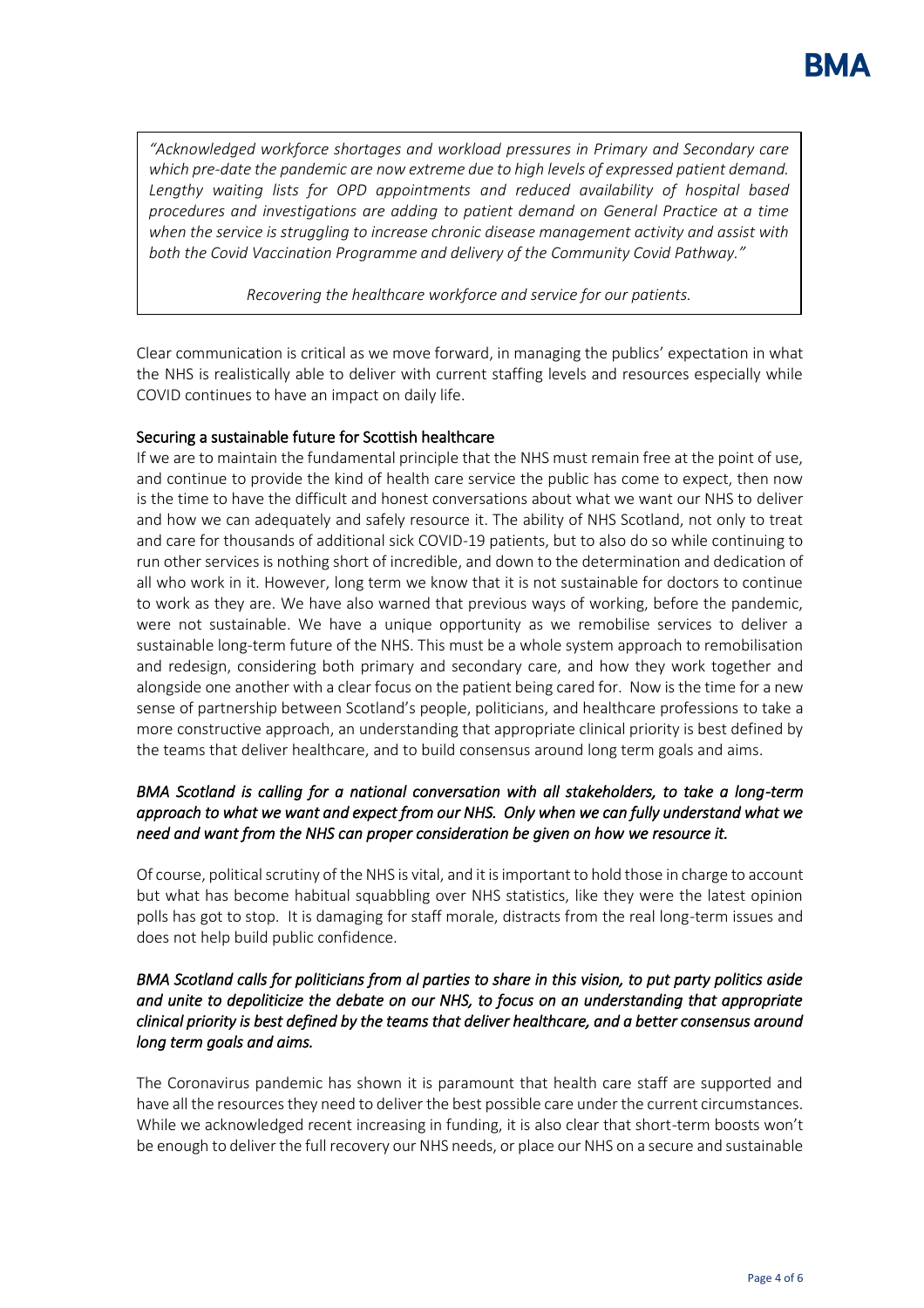

footing well into the future. The NHS was under-funded and under-resourced prior to the outbreak of the pandemic – with several Audit Scotland reports warning the NHS was struggling to become financially sustainable. In a recent BMA survey just 5% of BMA members felt the NHS was funded sufficiently to meet demand. Ninety-two percent don't think the NHS can continue to provide the current range of services into the future without increased financial resources.

## *BMA Scotland would welcome a full review of NHS spending to ensure that the NHS is both financially sustainable and able to deliver what we ask of it for generations to come.*

### Comprehensive and effective workforce planning

Scotland simply doesn't have enough doctors, nor is there a substantial and serious plan to address the shortages of medics we face. For example, consultant vacancy rates, which continue to be underreported by official figures and the long-term retention of senior doctors remain serious concerns. Unless we are honest about the real vacancy rate figure, how can we hope to address future shortfalls in the doctors needed to meet the demand, and endeavour to create an NHS that is staffed safely and appropriately? Equally, we have a clear need for more GPs across Scotland which reflects the current over-stretched nature of the workforce. In a BMA Scotland survey, carried out earlier in the year, 63% of respondents across all levels of the profession said they felt they had worked when medical staffing levels felt unsafe and over 60% said that over the last 5 years staffing levels had deteriorated or not improved.

Increasing the number of places for medical students is only part of the solution as creating 'homegrown' doctors is a long process: any expansion on medical student numbers won't impact on consultant supply until well into the 2030s.

### *Consultant vacancies*

Consultant doctors have faced unremittingly increasing workloads alongside an ever increasing number of long-term vacancies. Figures obtained through a freedom of information request by BMA Scotland lead us to believe that consultant vacancies are now running at above 15% or, to put it in perspective, at least double the officially reported figures. Indeed, the equivalent of a whole, large hospital could be staffed from the vacancies left out of the official figures. Amongst the specialties facing the greatest levels of vacancies are psychiatry, anaesthetics, emergency medicine, care of the elderly and radiology – all of which will have a critical role in our recovery from the pandemic. The consultant workforce is stretched more thinly than ever before, while at the same time facing ever greater challenges. Consultant staffing is getting steadily more stretched on a long-term basis, and that very closely matches what our members are telling us is happening on the ground.

#### *GPs*

There is still a lack of clarity the plans for recruitment of GPs. 800 additional GPs by 2027 was promised by the previous Scottish Government and we need the new Cabinet Secretary for Health and Social Care to recommit to that as soon as possible. Furthermore, GPs need the support of the multi-disciplinary team (MDT) members to allow the provision of a range of possible health care options within the community. More work is needed to ensure there is a sufficient workforce of trained allied health professionals from across areas like physiotherapy and pharmacy to recruit to primary care MDTs.

Primary care services are under growing pressures, we know our GP members are facing increasing demands and unmanageable workloads. Our most recent snap survey highlighted that many are now considering early retirement or cutting their sessions. The inability to retain